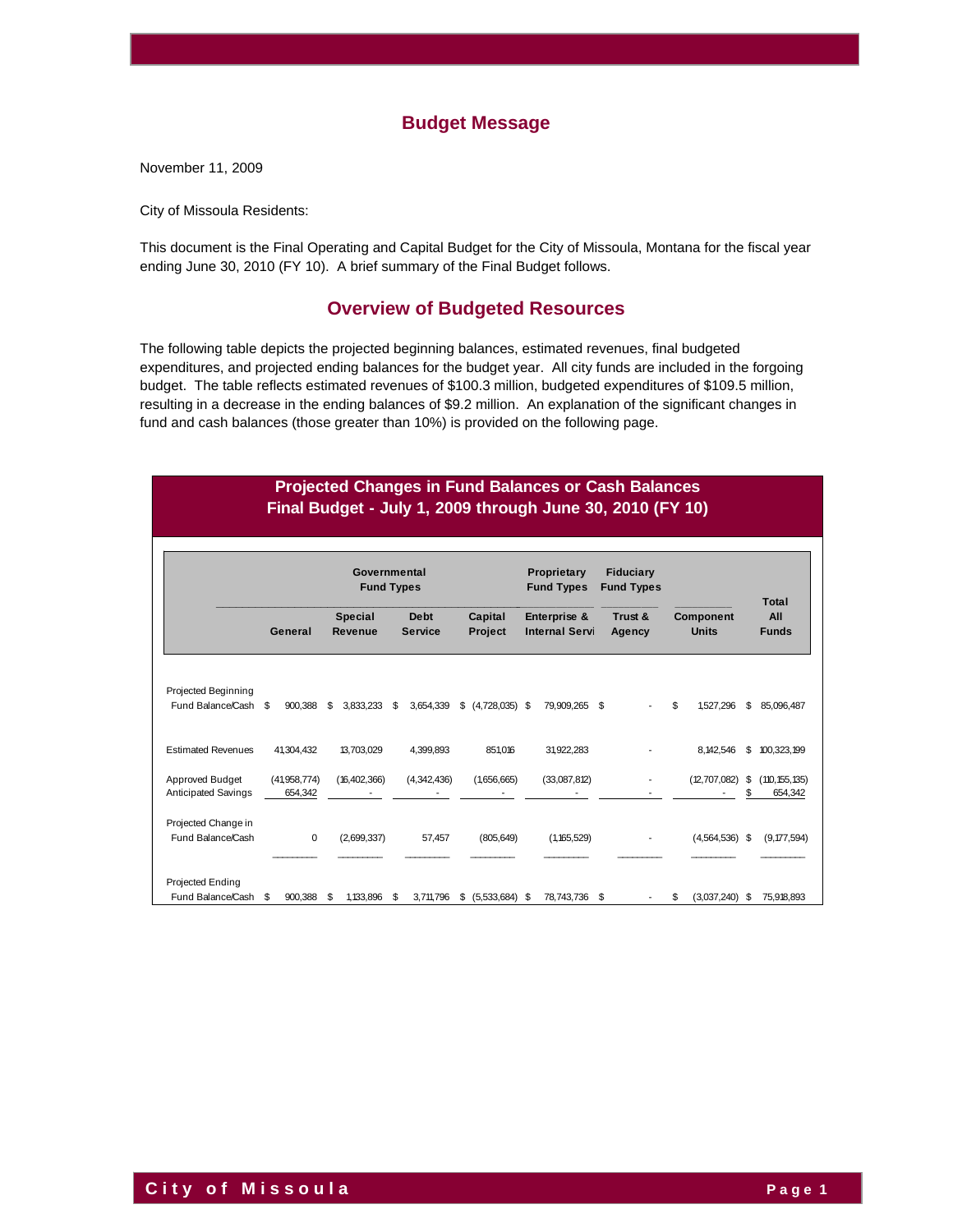

 $\overline{\phantom{a}}$  ,  $\overline{\phantom{a}}$  ,  $\overline{\phantom{a}}$  ,  $\overline{\phantom{a}}$  ,  $\overline{\phantom{a}}$  ,  $\overline{\phantom{a}}$  ,  $\overline{\phantom{a}}$  ,  $\overline{\phantom{a}}$  ,  $\overline{\phantom{a}}$  ,  $\overline{\phantom{a}}$  ,  $\overline{\phantom{a}}$  ,  $\overline{\phantom{a}}$  ,  $\overline{\phantom{a}}$  ,  $\overline{\phantom{a}}$  ,  $\overline{\phantom{a}}$  ,  $\overline{\phantom{a}}$ 

Listed below are explanations of the significant changes in fund balance/cash, for each of the major fund groups.

#### **General Fund**

 The General Fund year-end balance for FY 2009 decreased to \$0.9 million from \$1.2 million at the end of FY 2008. The City Council budgeted the fund balance to remain the same for FY 2010, which would place the FY 2010 year end fund balance at approximately \$0.9 million. The decrease in fund balance in FY 09 was primarily due to a decline in expected revenues, especially in the fee based services related to the decline in economic expansion (planning and engineering fees, business licenses), investment earnings and in police fines. The FY 09 expenditure savings increased to 6% due to mandatory holdbacks required of all General Fund offices, but were insufficient to offset the revenue declines. The city addressed this issue by requiring a mandatory 3.7% reduction in baseline expenditures for the FY 10 budget. The city is prepared to rebuild its fund balance over the next two fiscal years to the level it had at the end of FY 2007 (\$2.1 Million).

#### **Special Revenue Funds**

 Special Revenue Fund balances are usually fully appropriated to be spent, even though certain funds are targeted to have substantial year end fund balances to handle the ongoing operating expense of their programs without developing a negative fund balance (i.e. Street Lighting Assessments Fund, Cable Franchise Fee Fund). The Building Inspection Permits Fund did generate a positive year end fund balance for FY 2009, due to a net reduction of four employees over the past two years, which substantially lowered expenses for the fund and brought staffing in line with the reduced workload experienced by the office due to the current economic recession. Most of the other special revenue funds are slated to fully spend the beginning fund balance because the balance exists because projects were not completed during the preceding fiscal year.

#### **Debt Service Funds**

 The Debt Service year end fund balance is budgeted to be spent for all general obligation debt but not for special improvement district (SID) debt service funds. The City is required to maintain a reserve equal to 5% of all outstanding SID bonds. In addition, the SID debt service funds are expected to build in size until bonds are called (redeemed) early due to prepayments of the underlying assessments supporting these debt issues.

#### **Capital Project Funds**

 The Capital Projects year end fund balance for FY 2009 was negative. This will be eliminated during the course of FY 2010 for the most part, as the projects are completed and the bonds are issued to reimburse the city for the infrastructure constructed.

#### **Enterprise/Internal Service Funds**

**City of Missoula Page 2**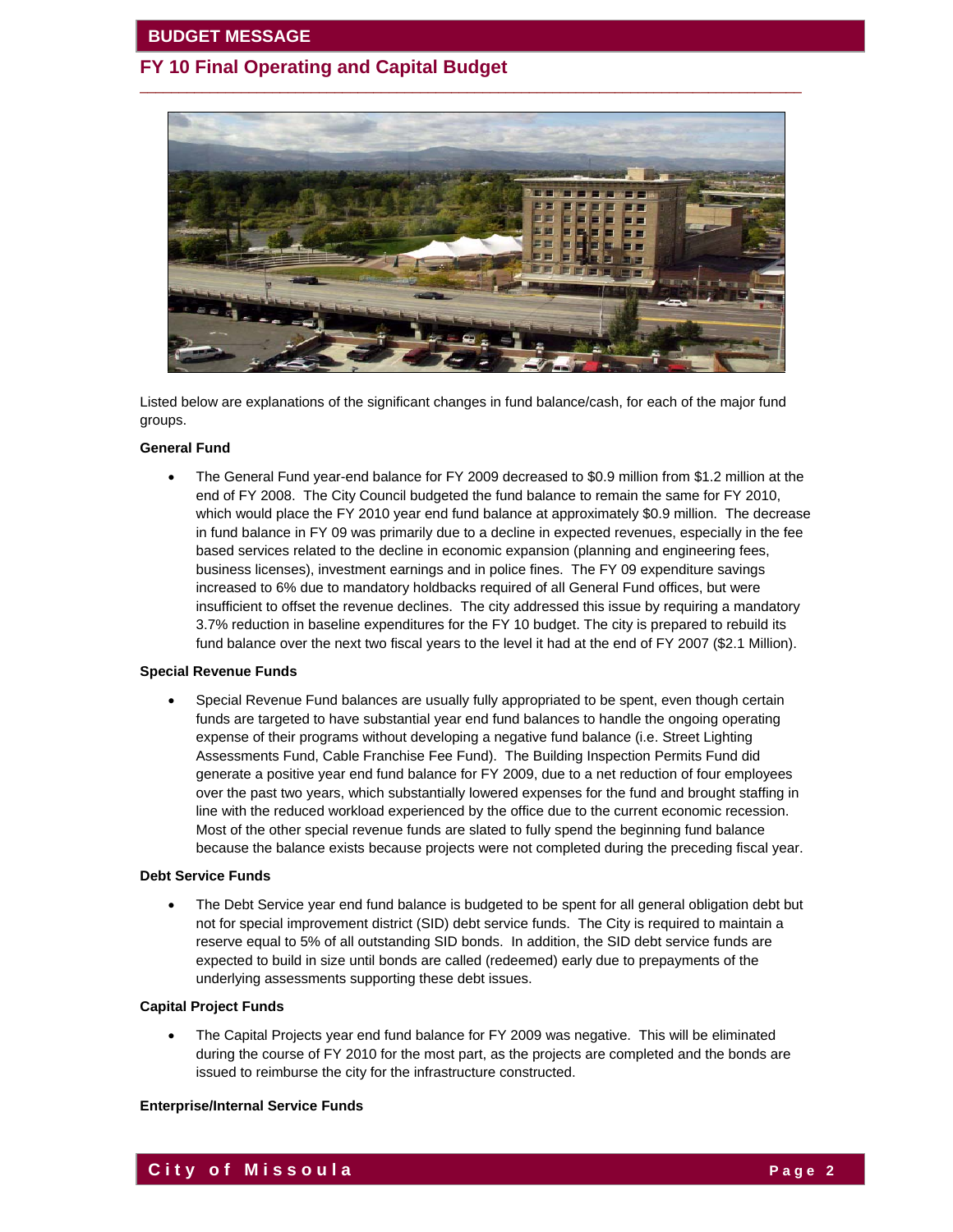### **FY 10 Final Operating and Capital Budget**

 The Enterprise Fund balances are slated to decrease by nearly \$1.2 million as certain large construction projects at the Wastewater Treatment plant are completed. The City's only Internal Service Fund, the City Health Insurance plan, is budgeted to maintain a three month operating reserve. The plan has performed well financially the past four years with the result that its current fund balance is in well in excess of the targeted three month reserve.

 $\overline{\phantom{a}}$  ,  $\overline{\phantom{a}}$  ,  $\overline{\phantom{a}}$  ,  $\overline{\phantom{a}}$  ,  $\overline{\phantom{a}}$  ,  $\overline{\phantom{a}}$  ,  $\overline{\phantom{a}}$  ,  $\overline{\phantom{a}}$  ,  $\overline{\phantom{a}}$  ,  $\overline{\phantom{a}}$  ,  $\overline{\phantom{a}}$  ,  $\overline{\phantom{a}}$  ,  $\overline{\phantom{a}}$  ,  $\overline{\phantom{a}}$  ,  $\overline{\phantom{a}}$  ,  $\overline{\phantom{a}}$ 

#### **Trust and Agency Funds**

The City did not prepare any budgets for the Trust & Agency fund type.

#### **Component Units**

The City of Missoula has three component units, the Missoula Parking Commission (MPC), the Missoula Redevelopment Agency (MRA) and the Business Improvement District (BID). The parking commission has an operating budget of \$1.3 million, which it usually spends each year. It maintains a reserve of \$3.9 million, part of which is required for coverage pertaining to an outstanding bond issue and the rest of which will be used sometime in the near future to construct additional parking in the downtown business district.

MRA spent in excess of \$5.0 million as the first downtown redevelopment district ended two years ago. The complete fund balance for that district was spent on construction projects assisting the economic development and infrastructure of the downtown business district. MRA was moving forward with substantially smaller budgets until the other two newer districts could be developed in a manner similar to the outstanding growth that occurred in the original district. This has now happened. The first phase of redevelopment of the downtown mill site along the Clark Fork River was initiated with the issuance of \$3.6 million of tax increment bonds in Urban Renewal District II. This project moved into the second phase of development in FY 08. The groundwork was put in place to accomplish the move of Safeway from its present location to the old city maintenance shop site, freeing up the current location for the expansion of the campus of St. Patrick Hospital. This will be accomplished in the fall of 2008.

The Downtown Business Improvement District (BID) was created through the efforts of the Missoula Downtown Association to address the challenges created by the termination of the Downtown Urban Renewal District (URD I) on June 30,2005. Implementation began in 2001 with committee development, community education, local media campaigns, meetings with property and business owners, creation of a comprehensive database of property owners, and the required petition process. The process of verifying the petition was finalized at the end of 2004 and the BID was approved by the City Council in April 2005. The BID will serve as an advocate for property owners in the district and address areas such as safety, cleanliness, appearance, marketing, business retention and recruitment, public and private investment in buildings and infrastructure.

# **Planning Processes**

The City of Missoula conducts various planning processes (long-term, mid-term and short-term), to help guide the government and to insure that decisions are made in the context of the organization as a whole and with a long-term perspective. Diligent efforts are made to insure each of these component planning processes are in concert with one another. This so called "Linkage" is paramount to insure shortterm decisions are consistent with the overriding values embodied in the mid-term and long-term planning processes adopted by the City Council. This required linkage dictates that the Operating and



Capital Budget be developed within the context of, and consistent with, the City's long-term and mid-term plans.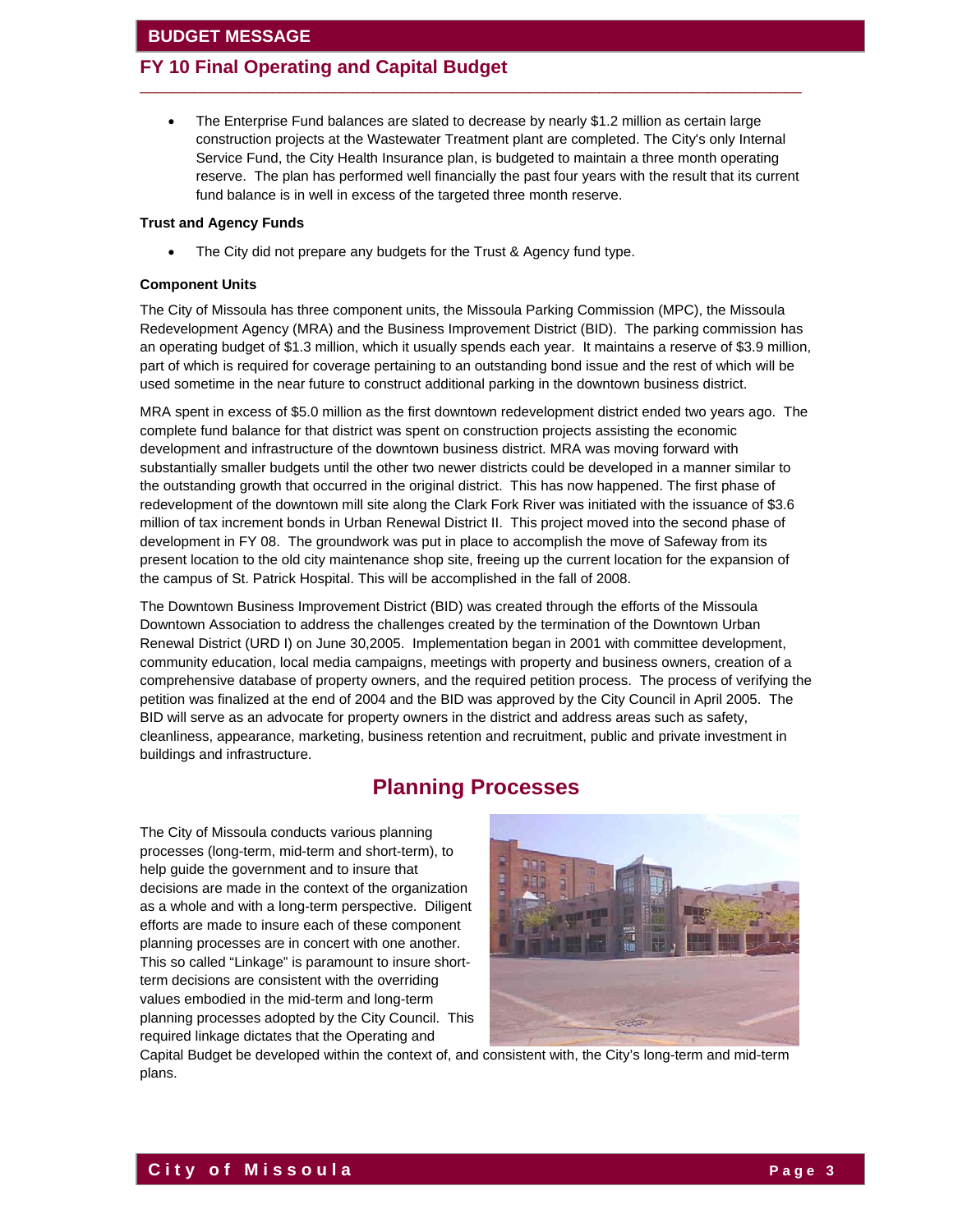# **FY 10 Final Operating and Capital Budget**

Each element of the City's planning process has a different purpose and timeframe. The Strategic Plan, Vision, Mission, Long-term Goals and Growth Policy are the most far-reaching in nature—20 to 25 years. The Capital Improvement Program and the Five-Year Financial Forecast are mid-term in nature—5 years. The Annual Budget and the Capital Budget are short-term—covering a 1 year timeframe. The most important requisite is that they are coordinated efforts.

 $\overline{\phantom{a}}$  ,  $\overline{\phantom{a}}$  ,  $\overline{\phantom{a}}$  ,  $\overline{\phantom{a}}$  ,  $\overline{\phantom{a}}$  ,  $\overline{\phantom{a}}$  ,  $\overline{\phantom{a}}$  ,  $\overline{\phantom{a}}$  ,  $\overline{\phantom{a}}$  ,  $\overline{\phantom{a}}$  ,  $\overline{\phantom{a}}$  ,  $\overline{\phantom{a}}$  ,  $\overline{\phantom{a}}$  ,  $\overline{\phantom{a}}$  ,  $\overline{\phantom{a}}$  ,  $\overline{\phantom{a}}$ 

Shown below is a hierarchy of the City's layered planning processes, all which support one another and are designed with a common goal. The chart depicts how the Annual Operating Budget, and the Capital Budget fit within the City's planning process hierarchy.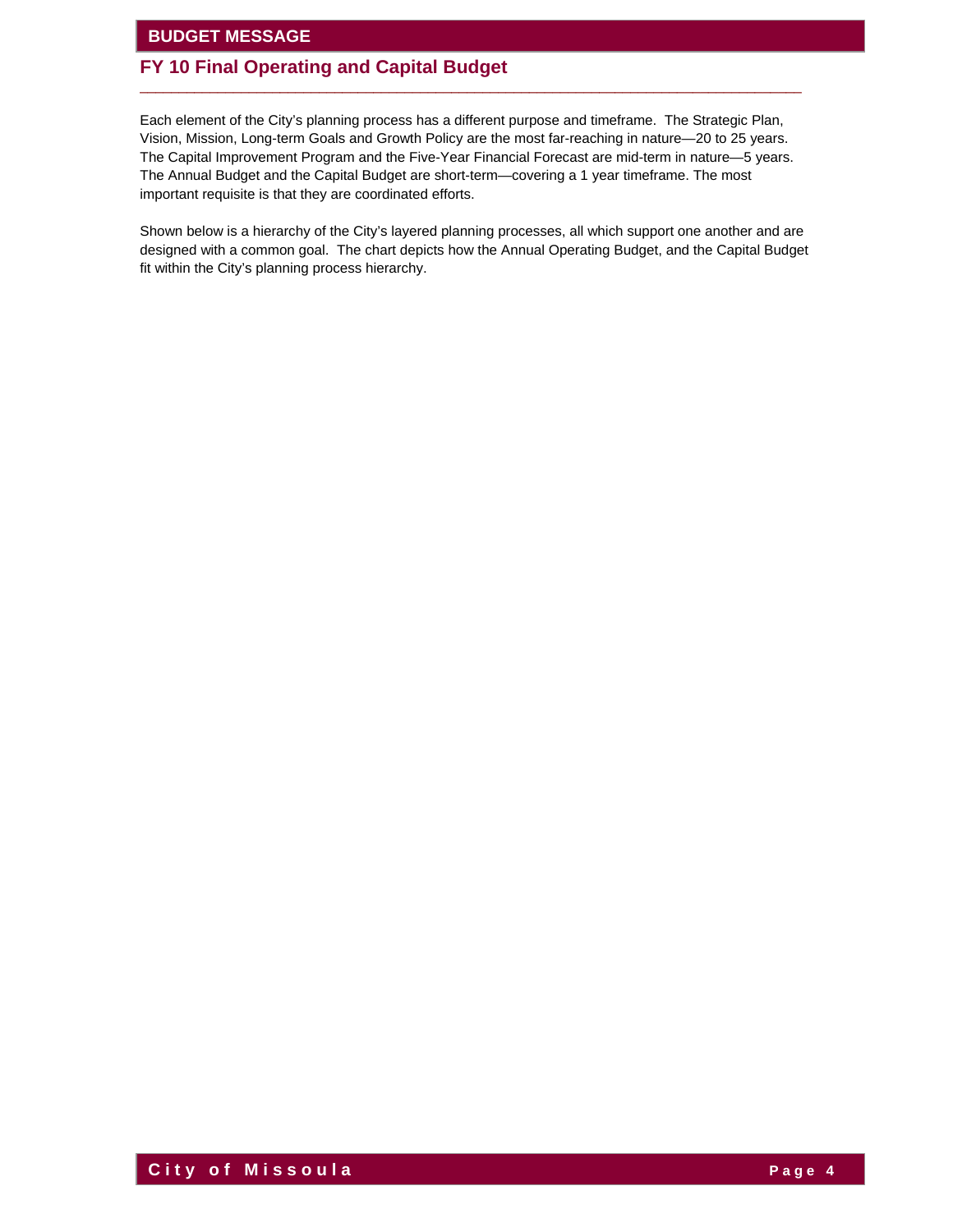



 $\overline{\phantom{a}}$  ,  $\overline{\phantom{a}}$  ,  $\overline{\phantom{a}}$  ,  $\overline{\phantom{a}}$  ,  $\overline{\phantom{a}}$  ,  $\overline{\phantom{a}}$  ,  $\overline{\phantom{a}}$  ,  $\overline{\phantom{a}}$  ,  $\overline{\phantom{a}}$  ,  $\overline{\phantom{a}}$  ,  $\overline{\phantom{a}}$  ,  $\overline{\phantom{a}}$  ,  $\overline{\phantom{a}}$  ,  $\overline{\phantom{a}}$  ,  $\overline{\phantom{a}}$  ,  $\overline{\phantom{a}}$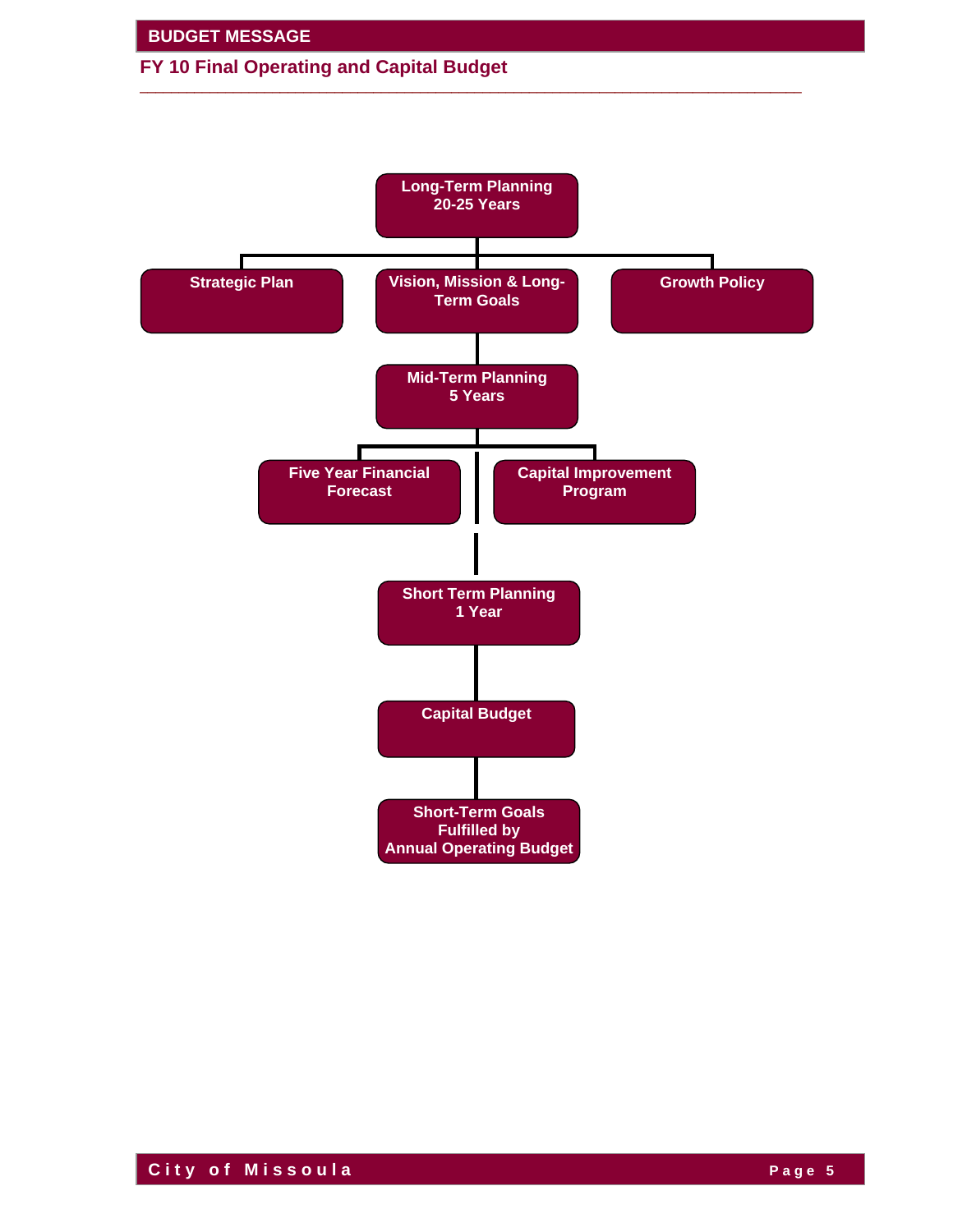# **FY 10 Final Operating and Capital Budget**

# **Strategic Plan**

Strategic planning suggests ways (strategies) to identify and to move toward desired future states. It consists of the process of developing and implementing plans to reach goals and objectives. Within government, strategic planning provides guidance for organizational management similar to that for business, but also provides guidance for the evolution or modification of public policy and laws. Areas of such public policy include: funding of infrastructure and ratesetting, and functional plans such as the City's Comprehensive Plan for land use, the City of Missoula



transportation plan, the City of Missoula wastewater facility plan master plan, and City of Missoula master fire plan.

 $\overline{\phantom{a}}$  ,  $\overline{\phantom{a}}$  ,  $\overline{\phantom{a}}$  ,  $\overline{\phantom{a}}$  ,  $\overline{\phantom{a}}$  ,  $\overline{\phantom{a}}$  ,  $\overline{\phantom{a}}$  ,  $\overline{\phantom{a}}$  ,  $\overline{\phantom{a}}$  ,  $\overline{\phantom{a}}$  ,  $\overline{\phantom{a}}$  ,  $\overline{\phantom{a}}$  ,  $\overline{\phantom{a}}$  ,  $\overline{\phantom{a}}$  ,  $\overline{\phantom{a}}$  ,  $\overline{\phantom{a}}$ 

The fiscal year 2010 budget continues our Strategic Planning initiatives started in FY 1992. This plan was significantly updated in FY 2009. The Strategic Plan is an ongoing dynamic process that will give residents, taxpayers and interested persons a greater understanding of city government. The strategic plan focuses on performance. It provides for measurable goals and objectives the City intends to achieve. Department employees will be held accountable for the implementation and success of the plan.

As part of the Strategic Planning Process, the city created a set of strategies to help guide the organization. These range from philosophical strategies (Mission Statement) down to concrete achievable goals for the coming year. Listed below are the results of this planning process:

# **City of Missoula Strategic Direction**

**Mission Statement**

 **The mission of the City of Missoula is to facilitate the health, safety and well being of the Missoula community.**

#### **Vision Statement**

 **We are a professional, proactive and responsive local government, working cooperatively in mutual respect and trust with dedicated, well-informed and responsive citizens, to seek the highest quality of life for our community.**

 *The mission of the City of Missoula is to facilitate the health, safety and well being of the Missoula community.*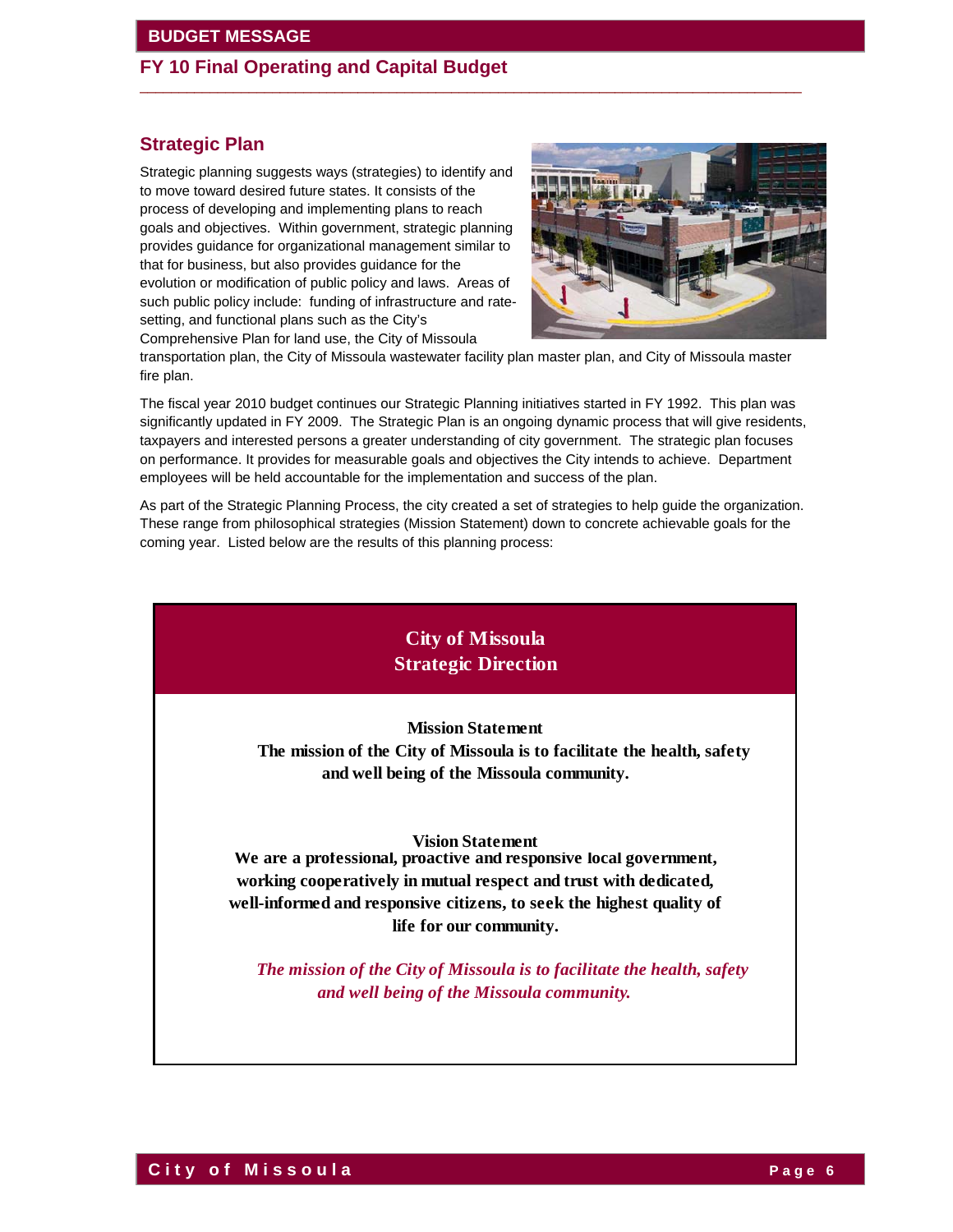## **FY 10 Final Operating and Capital Budget**



#### **City of Missoula Goals**

The city created a set of short-term and long term goals. The short-term goals are those that guide the development of the budget for the coming year. Longterm goals are more far-reaching in nature and do not change from year to year.

Listed below are the city's goals that help guide the development of this budget.

# **Goal 1**

**Organizational Management**

*accountable, responsive and respected City organization. Sustain and enhance our ability to be an efficient, effective,*

#### **Guiding Principles**

- We believe in mutual respect and responsiveness between government and citizens.
- We believe that providing basic services is important to our community.
- We believe that planning, training, collaboration, technology and review increase efficiency and effectiveness.
- We believe in developing and exercising cooperative partnerships and relationships through communication.
- We believe that benchmarking by matching performance to best practices of our peer cities contributes to accountability and excellence in leadership, management and functionality.
- We believe in sound fiscal management and in living within our resources and budgets.

#### **Strategies**

- We will work to continue to improve our relationship with County government.
- We will support employee and project performance using benchmarks.
- We will match performance standards to peer cities' best practices in technology (assessment and planning processes), basic service, health, and emergency preparedness.
- We will learn about our current system and its uses, while retaining flexibility in our organizational structure.
- We will explore ways to share resources among departments including elimination of duplication; examination of workloads; providing for the physical well-being of employees and retention of experienced employees; helping employees connect their jobs to City goals and strategies; and facilitating training, work plans, accountability and employee ownership.
- We are committed to increasing organization responsiveness internally and externally, including emergency preparedness.
- We will continue good fiscal management through long range and strategic planning, educating ourselves on finances, emphasizing living within our resources, and diversifying our revenue base.
- We will operate within our resources and diversify our revenue base.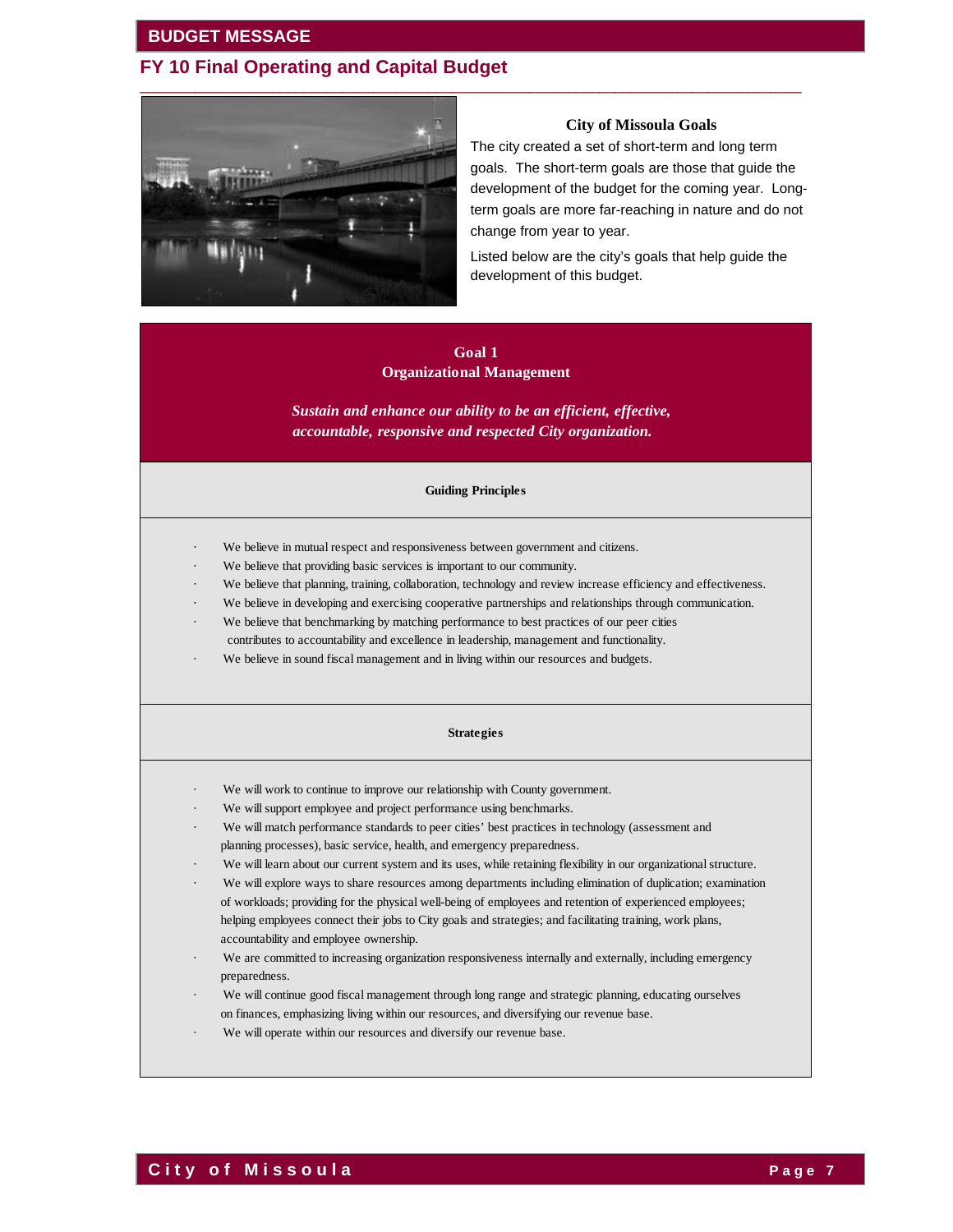# **FY 10 Final Operating and Capital Budget**

| Goal 2                       |  |  |  |  |  |  |  |
|------------------------------|--|--|--|--|--|--|--|
| <b>Community Liviability</b> |  |  |  |  |  |  |  |

 $\overline{\phantom{a}}$  ,  $\overline{\phantom{a}}$  ,  $\overline{\phantom{a}}$  ,  $\overline{\phantom{a}}$  ,  $\overline{\phantom{a}}$  ,  $\overline{\phantom{a}}$  ,  $\overline{\phantom{a}}$  ,  $\overline{\phantom{a}}$  ,  $\overline{\phantom{a}}$  ,  $\overline{\phantom{a}}$  ,  $\overline{\phantom{a}}$  ,  $\overline{\phantom{a}}$  ,  $\overline{\phantom{a}}$  ,  $\overline{\phantom{a}}$  ,  $\overline{\phantom{a}}$  ,  $\overline{\phantom{a}}$ 

**As a community, we promote a safe, healthy, economically and environmentally sustainable Missoula.** 

#### **Guiding Principles**

- We believe that growth and development must be environmentally and economically sustainable. We take responsibility for anticipating, planning for, and actively guiding change.
- We believe that neighborhoods play an important role in assuring a livable, sustainable and affordable community.
- We believe that a well-planned and well-organized infrastructure is essential to building, enhancing, and preserving community and the environment.
- We believe that access to public health, safety, and services and recreation opportunities are essential to a livable, sustainable community.
- We believe a good relationship with citizens leads to support of government and the opportunity to accomplish livability objectives.

#### **Strategies**

- We will use Missoula Measures, the Consolidated Plan, and other best practice evaluation tools to help develop objectives and establish benchmarks.
- We will plan in a way that assures that strategies are developed, objectives written, and activities implemented to address:
	- Growth management
	- Neighborhoods
	- Affordable housing
	- **Infrastructure**
	- **Transportation**
	- Environment (clean air, water; open space)
	- Economic development
	- · Health (social, physical, mental)
	- Safety and accessibility
	- Recreational opportunities
	- Diversity of population and demographics to include all ages, cultures and socio-economic groups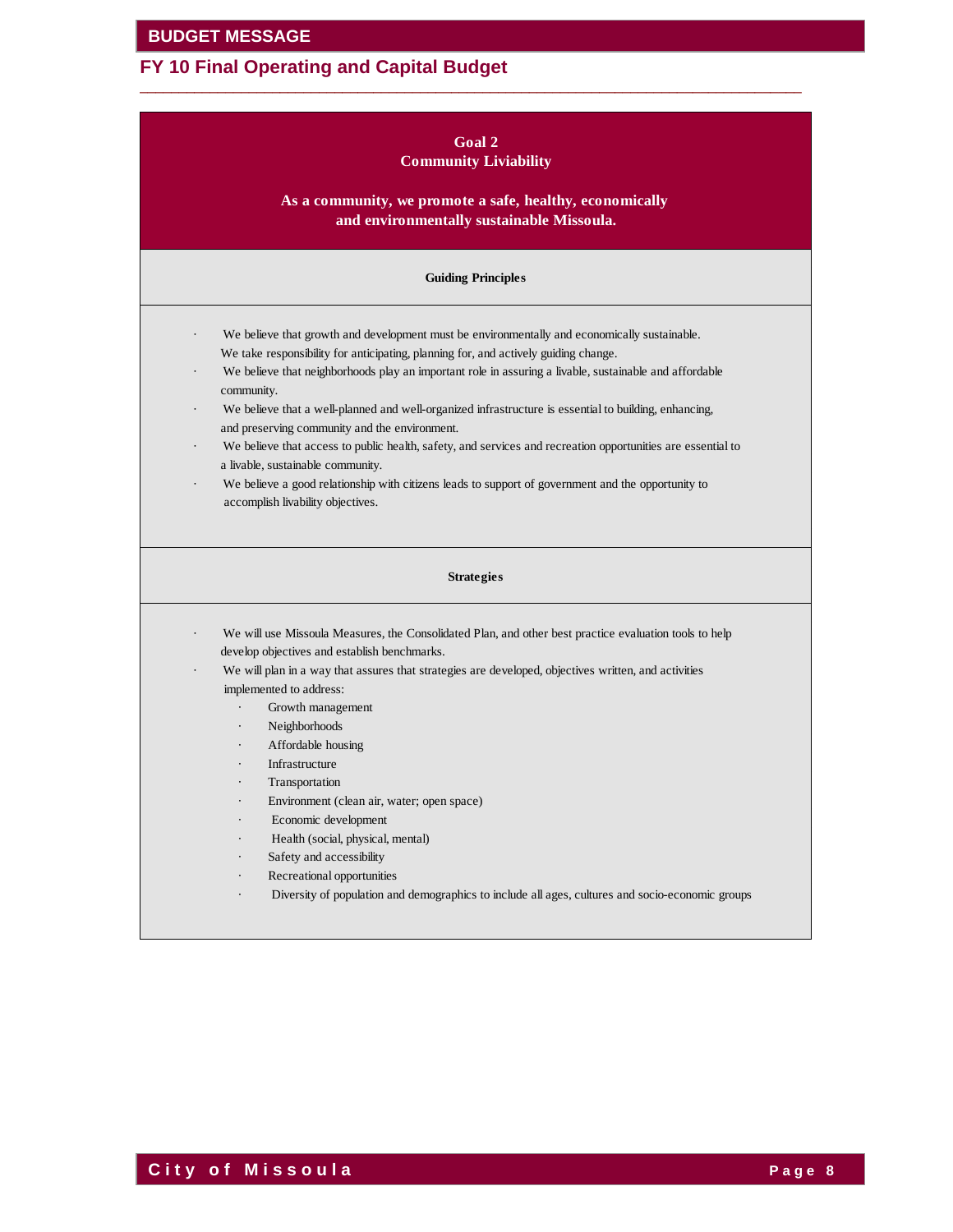| Goal 3<br><b>Community Involvement</b><br>We encourage citizen involvement and ownership in our community. |                                                                                                                                                                                                                                                                                                                                                                                                                                                                                                                                                                                                                                                                                                                                                                                                                                                                                                                                                                                                                                                                                                                                                                          |  |  |  |  |  |  |  |
|------------------------------------------------------------------------------------------------------------|--------------------------------------------------------------------------------------------------------------------------------------------------------------------------------------------------------------------------------------------------------------------------------------------------------------------------------------------------------------------------------------------------------------------------------------------------------------------------------------------------------------------------------------------------------------------------------------------------------------------------------------------------------------------------------------------------------------------------------------------------------------------------------------------------------------------------------------------------------------------------------------------------------------------------------------------------------------------------------------------------------------------------------------------------------------------------------------------------------------------------------------------------------------------------|--|--|--|--|--|--|--|
| <b>Guiding Principles</b>                                                                                  |                                                                                                                                                                                                                                                                                                                                                                                                                                                                                                                                                                                                                                                                                                                                                                                                                                                                                                                                                                                                                                                                                                                                                                          |  |  |  |  |  |  |  |
|                                                                                                            | We believe the interaction of citizens and government extends and enhances community resources and<br>strengthens public/private relationships.<br>We believe that government effectiveness increases when citizens are informed and interaction occurs.<br>We believe that encouraging neighborhood involvement promotes a healthy community.<br>We believe that listening to and understanding the concerns of citizens fosters mutual trust.<br>We believe that effective public information and education leads citizens to provide effective and constructive<br>feedback.                                                                                                                                                                                                                                                                                                                                                                                                                                                                                                                                                                                          |  |  |  |  |  |  |  |
|                                                                                                            | <b>Strategies</b>                                                                                                                                                                                                                                                                                                                                                                                                                                                                                                                                                                                                                                                                                                                                                                                                                                                                                                                                                                                                                                                                                                                                                        |  |  |  |  |  |  |  |
|                                                                                                            | We will explore and use additional means of providing analysis of how the City is doing and information and data<br>to citizens including all forms of media.<br>We will continue to seek information and participation from citizens in a timely and responsive manner.<br>We will determine ways to help citizens understand how their input influenced policies and decisions and how<br>they can measure their contributions to the discussion.<br>We will explore new strategies to identify and connect with currently non-involved populations including taking<br>meetings to the public, speaking at already scheduled events at schools, and finding ways to facilitate childcare<br>availability for meetings.<br>We will define and connect with populations who interact with the City in different ways including those who<br>are not involved at all, and we will analyze and implement the best ways to reach them.<br>We will increase the level of citizen involvement in long-term and strategic discussions in addition to specific<br>projects.<br>We will review policies and ordinances to make them more understandable for the average reader. |  |  |  |  |  |  |  |

 $\overline{\phantom{a}}$  ,  $\overline{\phantom{a}}$  ,  $\overline{\phantom{a}}$  ,  $\overline{\phantom{a}}$  ,  $\overline{\phantom{a}}$  ,  $\overline{\phantom{a}}$  ,  $\overline{\phantom{a}}$  ,  $\overline{\phantom{a}}$  ,  $\overline{\phantom{a}}$  ,  $\overline{\phantom{a}}$  ,  $\overline{\phantom{a}}$  ,  $\overline{\phantom{a}}$  ,  $\overline{\phantom{a}}$  ,  $\overline{\phantom{a}}$  ,  $\overline{\phantom{a}}$  ,  $\overline{\phantom{a}}$ 

Departments have developed and are continuing to develop performance measures to identify and track quantitative and qualitative measures of their service delivery performance. Performance budgets emphasize the accomplishment of program objectives. Performance budgeting involves a shift away from inputs (what is going to be purchased), to outcomes (what is going to be accomplished).

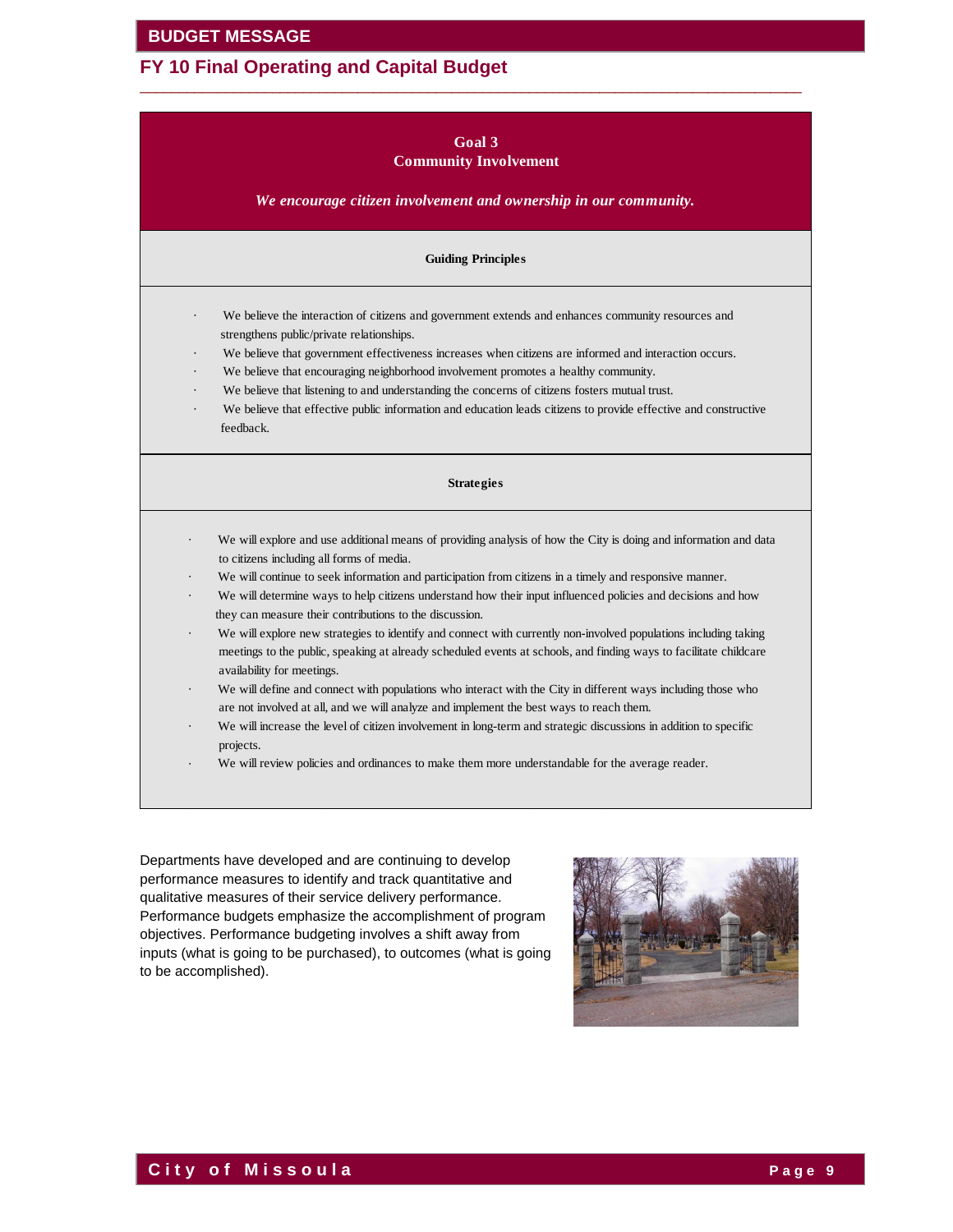# **FY 10 Final Operating and Capital Budget**

### **Five-Year Financial Plan**

Each year the City of Missoula evaluates its current financial condition within the context of existing programs, assesses future financial capacity, and integrates City Council goals, objectives, and financial policy into its decision-making process. Analysis of the City's financial and economic trends is an integral part of this process.

 $\overline{\phantom{a}}$  ,  $\overline{\phantom{a}}$  ,  $\overline{\phantom{a}}$  ,  $\overline{\phantom{a}}$  ,  $\overline{\phantom{a}}$  ,  $\overline{\phantom{a}}$  ,  $\overline{\phantom{a}}$  ,  $\overline{\phantom{a}}$  ,  $\overline{\phantom{a}}$  ,  $\overline{\phantom{a}}$  ,  $\overline{\phantom{a}}$  ,  $\overline{\phantom{a}}$  ,  $\overline{\phantom{a}}$  ,  $\overline{\phantom{a}}$  ,  $\overline{\phantom{a}}$  ,  $\overline{\phantom{a}}$ 

Finance Department staff performs financial trend analysis each year in conjunction with the annual midyear budget analysis. The Five-Year Financial Plan utilizes budgetary and financial information to create a series of local government indicators to monitor changes in the City's financial condition. These indicators, when considered as a whole, can help interested stakeholders gain a better understanding of the City's overall financial condition. This type of analysis of key financial trends and other community factors is similar

> to the analysis that credit rating agencies undertake to determine the City of Missoula's bond rating.



Using this trend analysis and the framework of the financial policies adopted by City Council, management is able to strategically plan and budget, provide solutions to negative trends, and ultimately preserve the financial health of the City of Missoula. It is a good 'report card' of the City's current financial condition and reference point as staff begins work on the next year's budget. Most importantly, the financial trend analysis assists the City Council and the city administration in focusing on the "Big Picture" of the city's financial operations.

### **Capital Improvement Plan**

The city prepares a 5-year Capital Improvement Program (CIP) which is summarized within the Annual Operating Budget. The CIP is a multi-year capital improvement plan that forecasts, but does not obligate, future spending for all anticipated capital projects. The CIP is developed and updated annually. The proposed five-year CIP uses conservative financial forecasts and reflects only those projects with the highest priority and most realistic expectation for completion during the next five years. This approach

avoids raising expectations for projects that are not well defined or that the operating budget will not support.

As in recent years, the City continues to face numerous capital funding requests. At the same time, the city has finite resources to fund the operating costs for many of the proposed capital projects. The proposed five-year CIP attempts to continue, and even expedite, priority projects while ensuring long-term sustainability for operating impacts.

The Annual Budget Process includes a re-



evaluation of the capital projects included in the CIP for the coming year as well as the anticipated funding sources for the projects. If approved in the Annual Budget Process, the capital items appear in the Annual Operating Budget, which constitutes the formal spending authority. The capital items included in the Annual Operating Budget, represent the "Capital Budget".

A summary of the significant capital projects included in the FY 10 Operating Budget is included in the Capital Projects Section of this budget.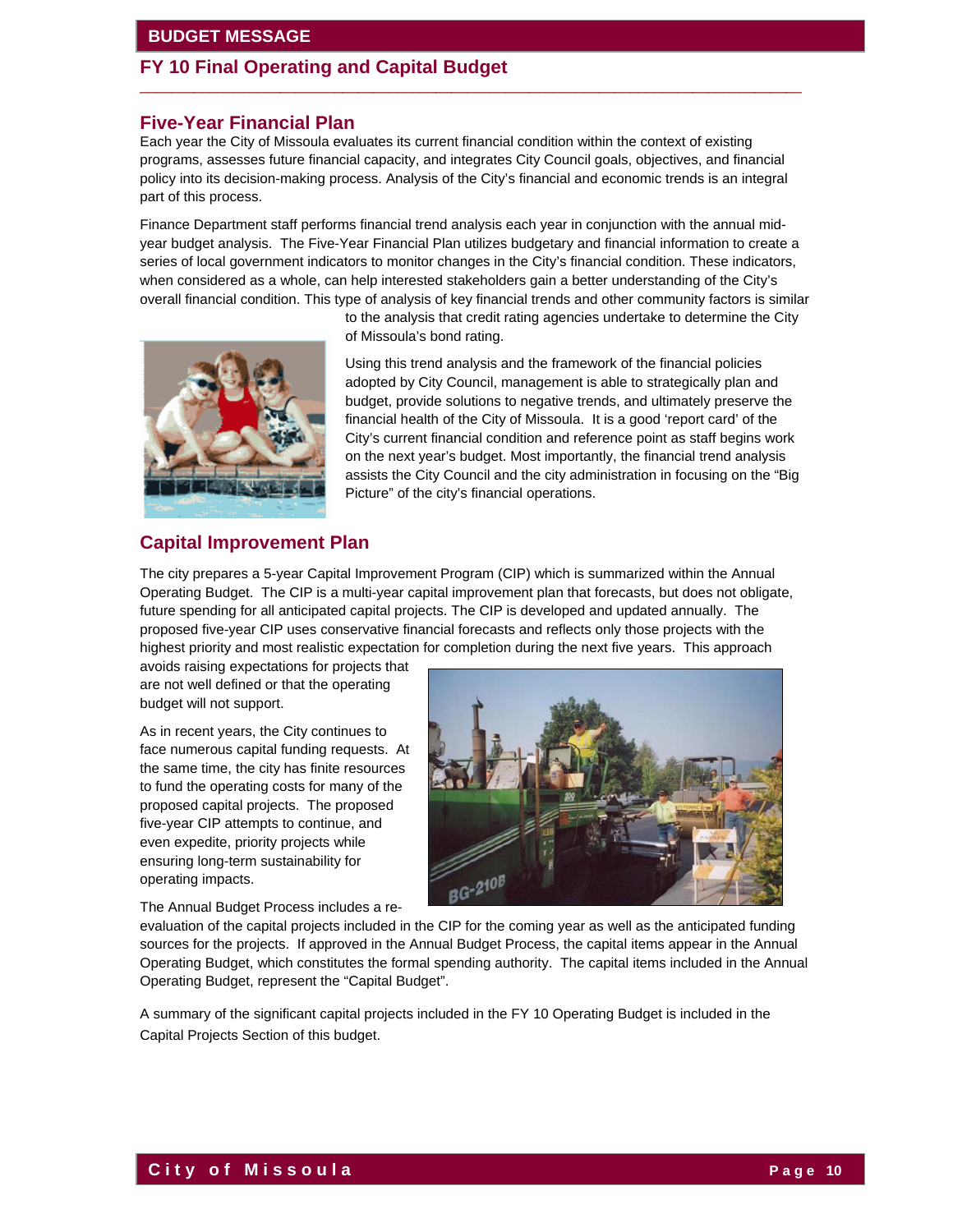# **FY 10 Final Operating and Capital Budget**

# **STAFFING CHANGES**

 $\overline{\phantom{a}}$  ,  $\overline{\phantom{a}}$  ,  $\overline{\phantom{a}}$  ,  $\overline{\phantom{a}}$  ,  $\overline{\phantom{a}}$  ,  $\overline{\phantom{a}}$  ,  $\overline{\phantom{a}}$  ,  $\overline{\phantom{a}}$  ,  $\overline{\phantom{a}}$  ,  $\overline{\phantom{a}}$  ,  $\overline{\phantom{a}}$  ,  $\overline{\phantom{a}}$  ,  $\overline{\phantom{a}}$  ,  $\overline{\phantom{a}}$  ,  $\overline{\phantom{a}}$  ,  $\overline{\phantom{a}}$ 

The final budget includes a net overall decrease of 12.18 full-time equivalent employees (FTE). The chart below shows the change in FTE for the budget year for each department. Also included in the appendix is a chart that shows the city's FTE over the last five years.

| <b>Staffing Changes (FTE)</b>     |                                   |  |  |  |  |
|-----------------------------------|-----------------------------------|--|--|--|--|
| <b>DEPARTMENT/DIVISION</b>        | <b>Net Increase</b><br>(Decrease) |  |  |  |  |
| <b>General Fund Departments</b>   |                                   |  |  |  |  |
| <b>Municipal Court</b>            | (0.50)                            |  |  |  |  |
| Finance/Treasurer                 | (1.00)                            |  |  |  |  |
| City Attorney                     | (1.65)                            |  |  |  |  |
| <b>Police Department</b>          | (4.00)                            |  |  |  |  |
| Parks and Recreation              | (1.03)                            |  |  |  |  |
| <b>Total General</b>              | (8.18)                            |  |  |  |  |
| <b>Enterprise Funds</b>           |                                   |  |  |  |  |
| <b>Building Division</b>          | (4.00)                            |  |  |  |  |
| <b>Total Enterprise</b>           | (4.00)                            |  |  |  |  |
|                                   |                                   |  |  |  |  |
| <b>Total for City Departments</b> | (12.18)                           |  |  |  |  |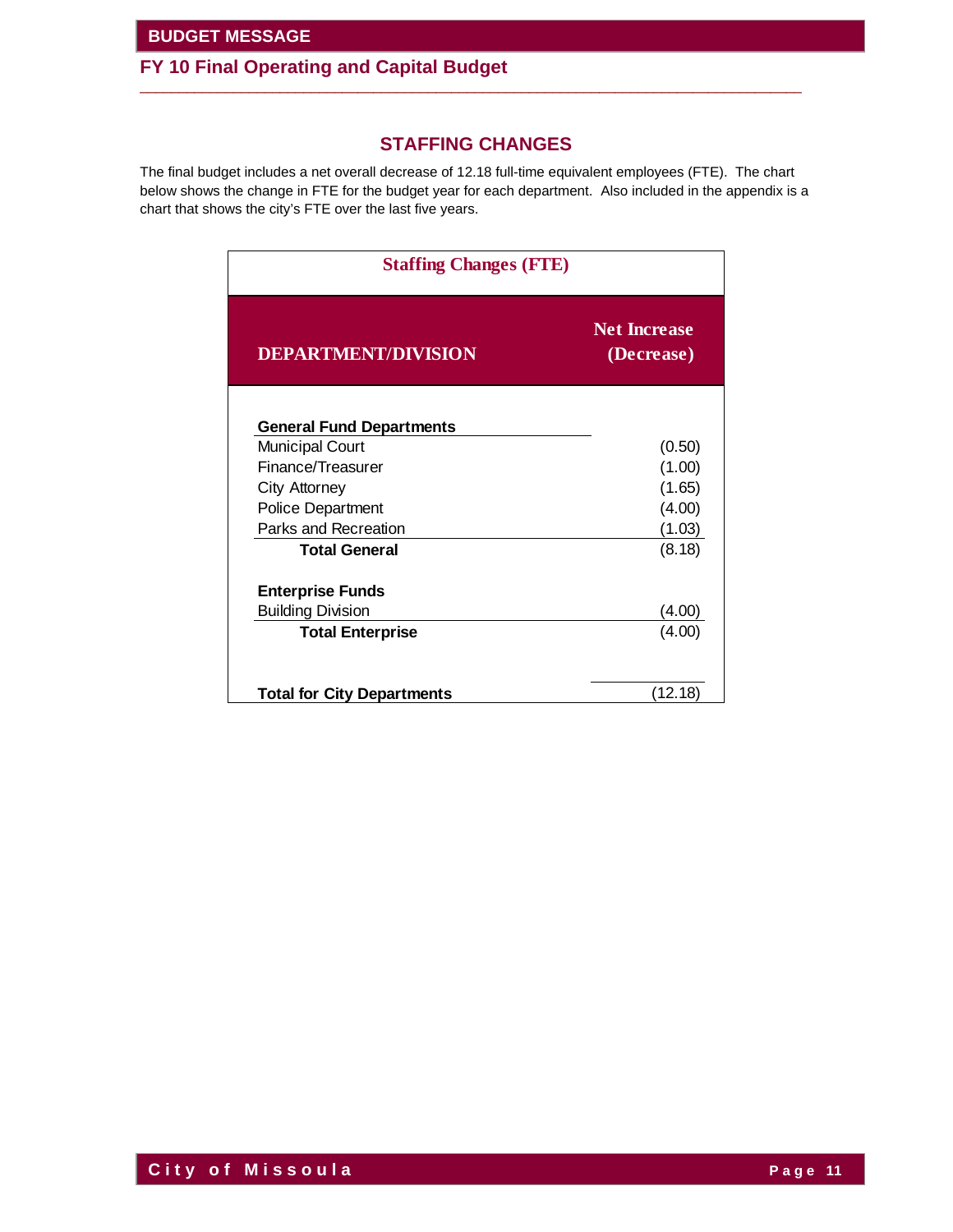### **FY 10 Final Operating and Capital Budget**   $\overline{\phantom{a}}$  ,  $\overline{\phantom{a}}$  ,  $\overline{\phantom{a}}$  ,  $\overline{\phantom{a}}$  ,  $\overline{\phantom{a}}$  ,  $\overline{\phantom{a}}$  ,  $\overline{\phantom{a}}$  ,  $\overline{\phantom{a}}$  ,  $\overline{\phantom{a}}$  ,  $\overline{\phantom{a}}$  ,  $\overline{\phantom{a}}$  ,  $\overline{\phantom{a}}$  ,  $\overline{\phantom{a}}$  ,  $\overline{\phantom{a}}$  ,  $\overline{\phantom{a}}$  ,  $\overline{\phantom{a}}$

### **BUDGETARY TRENDS**

Shown below are a series of key financial indicators and budgetary trends that affect the ability of the city to sustain current service levels, while maintaining financial stability.



Fund balance measures the net financial resources available to finance expenditures of future periods. Rating agencies examine fund balance when considering the credit quality of the City.

The General Fund balance is one of the better indicators of the city's overall financial health. Shown by the graph above is the city's actual General Fund balance over the course of the last ten years. The reduction in General Fund balance from fiscal year 2001 to 2003 is attributable to several factors including the financial losses associated with a Fire arbitration settlement and a business licensing lawsuit as well as the transfer of nearly \$1,000,000 to stabilize the City's Health Plan and set up the City's Building Inspection Division as a separate fund. Since fiscal year 2003, the city has made a conscious effort to rebuild the General Fund balance. At the end of FY 07, the total fund balance of the General Fund was \$2.12 million compared to \$1.0 million at year end in FY 2003. This ending fund balance represented nearly six percent of total General Fund expenditures. The budget for FY 08 anticipated an ending General Fund balance of \$2.1 million, but when the fiscal year was closed out in September of 2008, the year-end balance had decreased to \$1.2 million from \$2.1 million at the end of FY 2007. The City Council budgeted the fund balance to increase by \$83,500 for FY 2009, which would have placed the FY 2009 year end fund balance at approximately \$1.3 million. The decrease in fund balance in FY 08 was due to a decline in

expected expenditure savings and slight increase

| <b>Baseline Budget Reductions</b>                 |           |               |  |  |  |  |
|---------------------------------------------------|-----------|---------------|--|--|--|--|
|                                                   | Amount of |               |  |  |  |  |
| Department                                        | Reduction |               |  |  |  |  |
|                                                   |           |               |  |  |  |  |
| Mayor                                             | \$        | (16, 439)     |  |  |  |  |
| <b>Human Resources</b>                            | \$        | (12,061)      |  |  |  |  |
| City Clerk                                        | \$        | (11, 585)     |  |  |  |  |
| Informational Technologies                        | \$        | (24,064)      |  |  |  |  |
| <b>Municipal Court</b>                            | \$        | (37,051)      |  |  |  |  |
| Finance                                           | \$        | (43, 178)     |  |  |  |  |
| Attorney                                          | \$        | (43,083)      |  |  |  |  |
| Engineering                                       | \$        | (87, 124)     |  |  |  |  |
| <b>Streets</b>                                    | \$        | (7,000)       |  |  |  |  |
| Vehicle Maintenance                               | \$        | (40,000)      |  |  |  |  |
| Police                                            | \$        | (432, 272)    |  |  |  |  |
| Fire                                              | \$        | (47, 278)     |  |  |  |  |
| Cemetery                                          | \$        |               |  |  |  |  |
| Parks                                             | \$        | (129, 101)    |  |  |  |  |
| Non-Departmental                                  | \$        | (215, 463)    |  |  |  |  |
| Grand Total - All Funds                           | \$        | (1, 145, 699) |  |  |  |  |
|                                                   |           |               |  |  |  |  |
| Revenue Offsets provided In Place Of Expense Cuts |           |               |  |  |  |  |
|                                                   |           |               |  |  |  |  |
| Cemetery                                          | \$        | (21, 713)     |  |  |  |  |
| Streets                                           | \$        | (94, 946)     |  |  |  |  |
| Fire                                              | \$        | (257,000)     |  |  |  |  |
| Revenue offset Sub-total                          | \$        | (373, 659)    |  |  |  |  |
|                                                   |           |               |  |  |  |  |
| Total Reductions and Revenue Offsets              | \$        | (1,519,358)   |  |  |  |  |

in tax delinquencies. Please note that the city had a 15 year history of always having between 3% - 5% expenditure savings. The city addressed this issue by requiring a mandatory 3.7% holdback on expenditures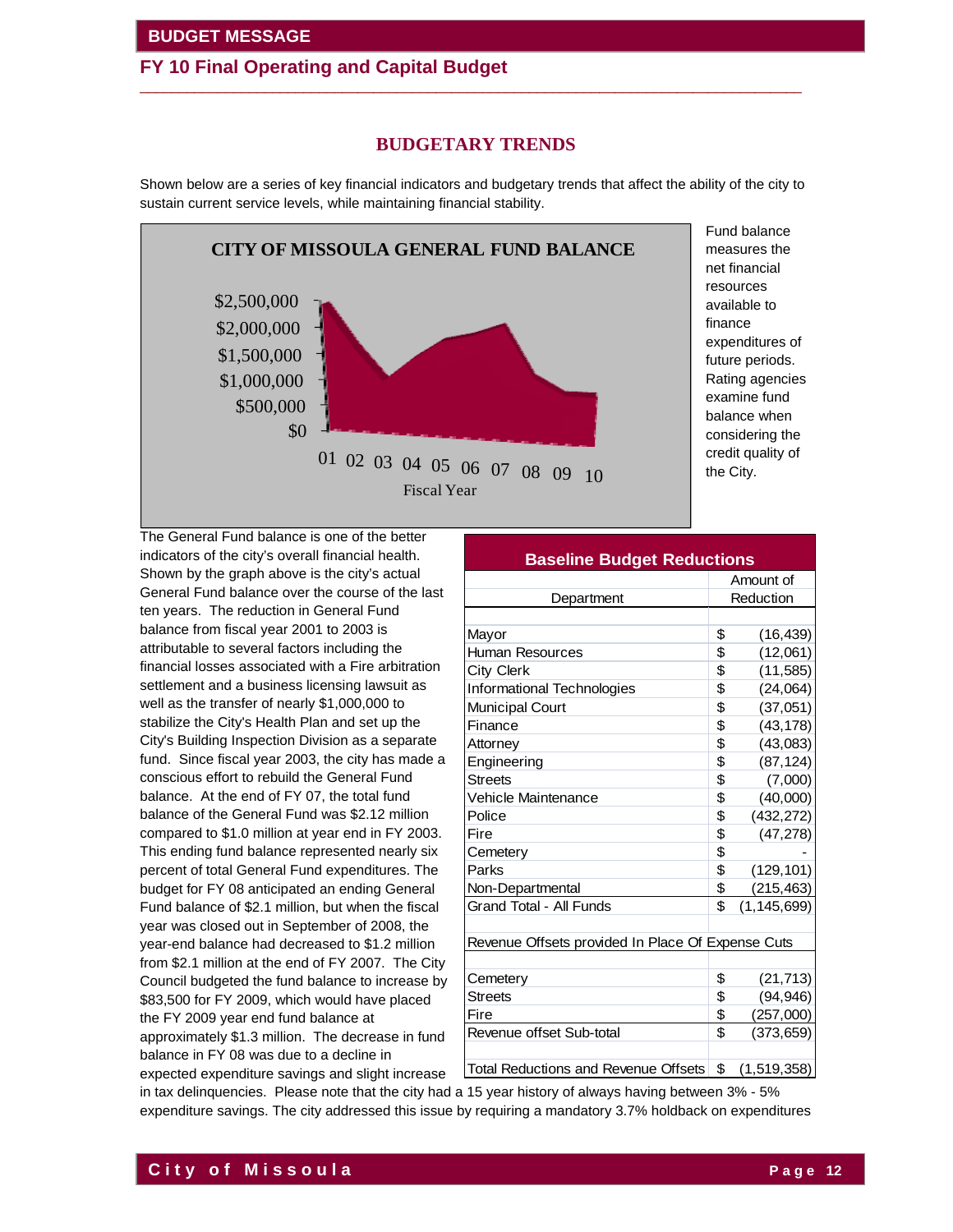## **FY 10 Final Operating and Capital Budget**

for FY 09 and prepared its FY 2010 budget with a mandatory reduction of 3.7% in baseline expenditures (see table above) for all General Fund offices. The FY 08 expenditure savings were less than 1% due to the heavy operating impact of higher fuel, energy and transportation costs that became imbedded in virtually everything the city purchased. The General Fund year-end balance for FY 2009 decreased to \$0.9 million from \$1.2 million at the end of FY 2008. The City Council budgeted the fund balance to remain the same for FY 2010, which would place the FY 2010 year end fund balance at approximately \$0.9 million. The decrease in fund balance in FY 09 was primarily due to a decline in expected revenues, especially in the fee based services related to the decline in economic expansion (planning and engineering fees, business licenses), investment earnings and in police fines. The FY 09 expenditure savings increased to 6% due to mandatory holdbacks required of all General Fund offices, but were insufficient to offset the revenue declines. The city is prepared to rebuild its fund balance over the next two years to the level it had at the end of FY 2007 (\$2.1 Million).

 $\overline{\phantom{a}}$  ,  $\overline{\phantom{a}}$  ,  $\overline{\phantom{a}}$  ,  $\overline{\phantom{a}}$  ,  $\overline{\phantom{a}}$  ,  $\overline{\phantom{a}}$  ,  $\overline{\phantom{a}}$  ,  $\overline{\phantom{a}}$  ,  $\overline{\phantom{a}}$  ,  $\overline{\phantom{a}}$  ,  $\overline{\phantom{a}}$  ,  $\overline{\phantom{a}}$  ,  $\overline{\phantom{a}}$  ,  $\overline{\phantom{a}}$  ,  $\overline{\phantom{a}}$  ,  $\overline{\phantom{a}}$ 

The City's 2010 budget continues to be structurally balanced and the city will maintain a safe General Fund reserve going into fiscal year 2011. The City's goal is to target a fund balance equal to seven percent of the General Fund expenditures, which would equal approximately \$2.8 million based on the level of expenditures for FY 2009. The goal is to have the fund balance rebuilt to \$2.1 million in two years and to \$3.0 million in 4 years.



Full-time equivalent employees (FTE) is a key indicator mirroring the growth of the City of Missoula. As shown by the graph on the left, total FTE's grew from 408.94 in fiscal year 2001 to 514.76 in 2009, and then were reduced back to 502.58 in 2010 for a 24 percent increase over this period, while the City's population is estimated to have increased 22% during this same period of time. Please note that 31 of these

new FTE's in FY 06-08 are for staffing of the new aquatics facilities recently opened up to the public and these FTE's are predominantly paid from the revenues generated by these facilities. If these FTE's were backed out of this calculation, (as they are predominantly self supporting), the actual growth of new FTE's would be 18%.



principal challenges continually facing the city is the on-going financial obligation of new employees necessary to meet the service demand that

accompanies the rapid growth of the city. All indications are that the growth Missoula has experienced in the past will continue for the foreseeable future.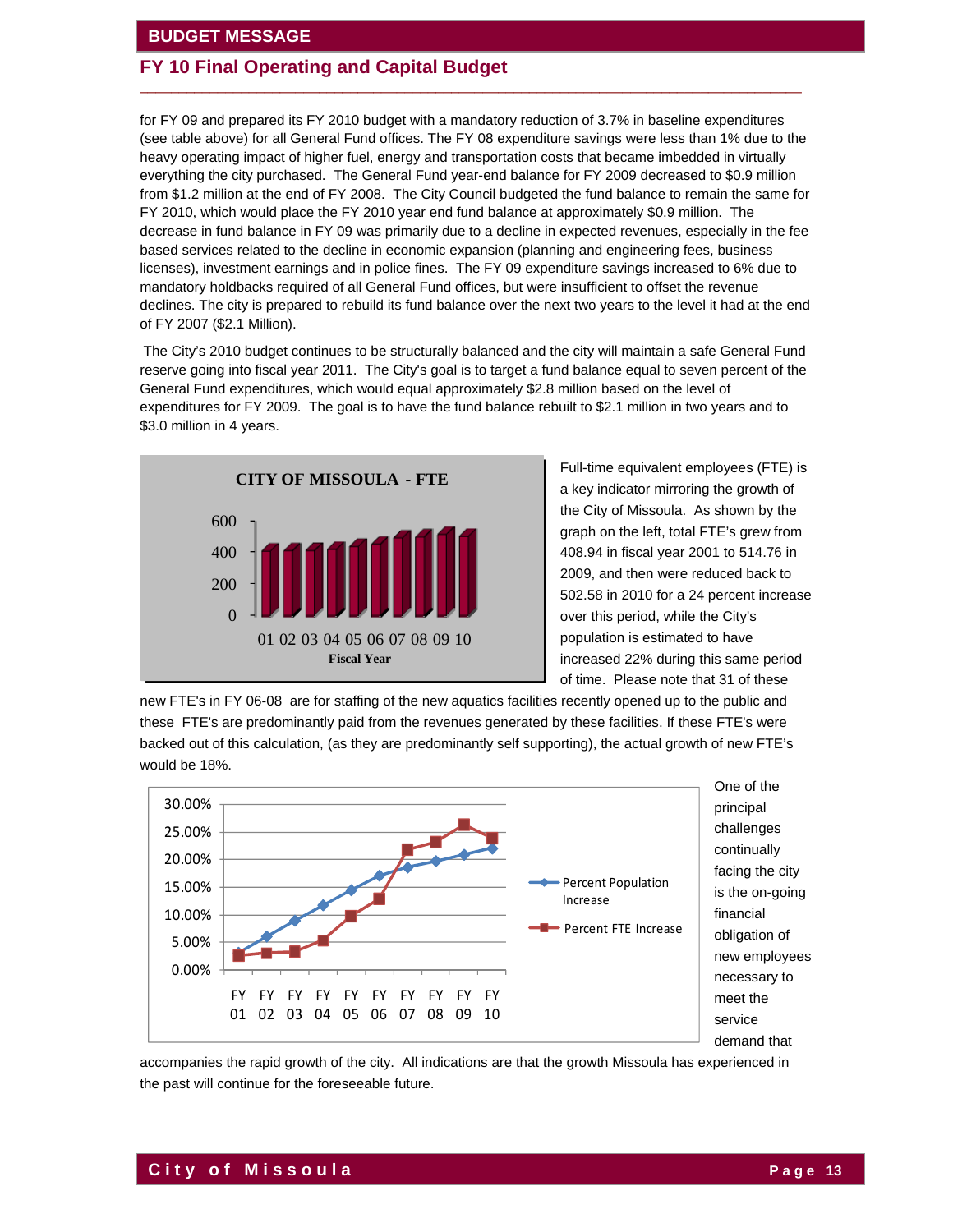

As a general rule, all real and personal property in the State of Montana is subject to taxation by the State and its counties, municipalities and other political subdivisions. This rule is subject to exceptions in the case of specified classes of exempt property. Property is classified according to its use and character, and the different classes of property are taxed at

different percentages of their market valuation. Property valuations are based on comprehensive appraisals of all taxable property performed by the Department of Revenue each year. The Department of Revenue certifies market and taxable values to each city on or before the 1<sup>st</sup> Monday in August. The trend of the City of Missoula's market value is shown by the graph on the left. As reflected by the graph, the city's market value has increased from \$2.111 billion in fiscal year 2001 to \$3.758 billion in fiscal year 2010, for a 78% increase over this period. The market value of property in the City reflects the rapid growth the City is experiencing. The graph of taxable values that follows reflects the city's ability to raise general tax revenue necessary to support the growing demand for government services.

 $\overline{\phantom{a}}$  ,  $\overline{\phantom{a}}$  ,  $\overline{\phantom{a}}$  ,  $\overline{\phantom{a}}$  ,  $\overline{\phantom{a}}$  ,  $\overline{\phantom{a}}$  ,  $\overline{\phantom{a}}$  ,  $\overline{\phantom{a}}$  ,  $\overline{\phantom{a}}$  ,  $\overline{\phantom{a}}$  ,  $\overline{\phantom{a}}$  ,  $\overline{\phantom{a}}$  ,  $\overline{\phantom{a}}$  ,  $\overline{\phantom{a}}$  ,  $\overline{\phantom{a}}$  ,  $\overline{\phantom{a}}$ 

The taxable value for property is determined by applying a statutorily established percentage ratio to the market value of the property, according to its property classification. The applicable ratio for most commercial and residential real properties is currently 2.78%. Shown on the left is a history of the city's actual taxable value since 2001. The increase in taxable values does not coincide with



the increase in market values because of adjustments to the percentage ratio by the Montana Legislature and by changes in tax policy implemented through property tax amendments. The adjustments by the Legislature were designed to prevent local taxes from increasing at the same rate as property values. The taxable values (as opposed to market values) more accurately reflect the ability of the city to increase tax revenues. As you can see from the graph, the City's taxable value increased from \$76.698 million to \$104.408 million from 2001 to 2010, an increase of only 36%, which is less than half the increase in the market value of the same property.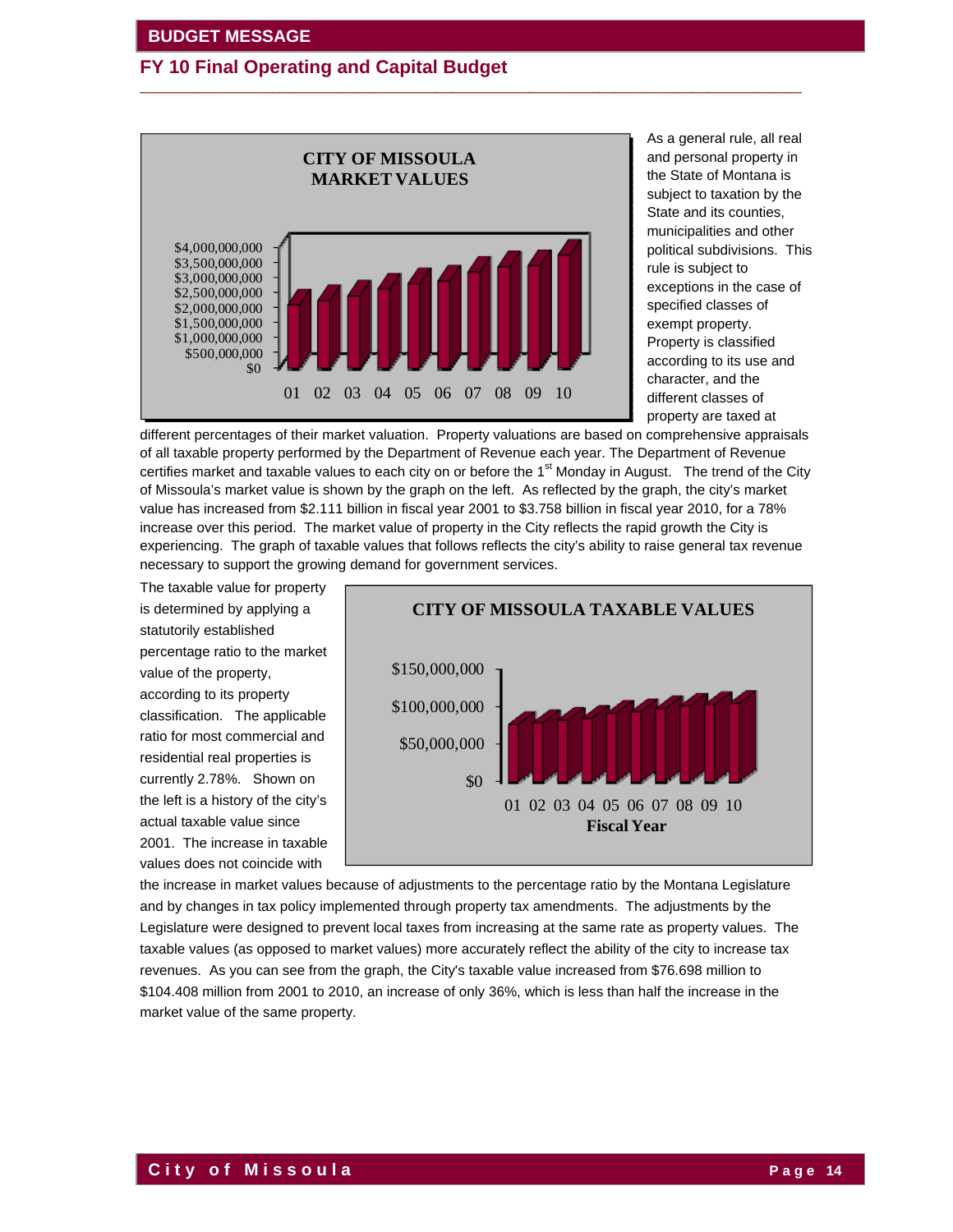### **FY 10 Final Operating and Capital Budget**

### **ECONOMIC FACTORS**

 $\overline{\phantom{a}}$  ,  $\overline{\phantom{a}}$  ,  $\overline{\phantom{a}}$  ,  $\overline{\phantom{a}}$  ,  $\overline{\phantom{a}}$  ,  $\overline{\phantom{a}}$  ,  $\overline{\phantom{a}}$  ,  $\overline{\phantom{a}}$  ,  $\overline{\phantom{a}}$  ,  $\overline{\phantom{a}}$  ,  $\overline{\phantom{a}}$  ,  $\overline{\phantom{a}}$  ,  $\overline{\phantom{a}}$  ,  $\overline{\phantom{a}}$  ,  $\overline{\phantom{a}}$  ,  $\overline{\phantom{a}}$ 

The Bureau of Business and Economic Research (BBER) is the research and public service branch of the University of Montana's School of Business Administration. The Bureau is regularly involved in a wide variety of activities, including economic analysis and forecasting. Excerpts from the Bureau's forecasts contained in the Spring 2009 issue of the Montana Business Quarterly relating to Missoula and Missoula County are restated below. A more severe than expected U.S. recession is always a risk to BBER's forecast for the Montana economy. The impacts of the last two recessions (in 2001-02 and 1990-91) have been milder in Montana than the national average.

#### **Missoula County**

The economic slowdown began earlier in Missoula other counties and is likely to last longer. The shutdown Stimson plywood plant in mid-2007 blunted the positive impacts of the Direct TV call center opening. The delayed impacts of the plywood plant closure, combined with the further closing of the Stimson sawmill and other events, led to the small decline in Missoula's economy during 2008. The bad news was not confined to wood products. Missoula continues as the dominant trade and service center in western Montana, but the opening of chain stores and other establishments in nearby communities has meant that retail trade is no longer a significant contributor to Missoula's economic growth. Even health care and professional services are not growing at their historic rates. Missoula is the only Montana metro area to experience house price declines (Page 7, Table 1). Wood products jobs will not return, and the outcome of the competition with other communities is uncertain. Missoula's Commerce. economy is projected to grow about 1 to 2 percent per year, well below 2 to 3 percent between 2002 and 2005.

#### Figure 2





Sources: Bureau of Business and Economic Research, The University of Montana-Missoula; Bureau of Economic Analysis, U.S. Department of Commerce.

Figure 1 Actual and Projected Percent Change in Nonfarm Labor Income, Missoula County, 1997-2008



Sources: Bureau of Business and Economic Research, The University of Montana-Missoula; Bureau of Economic Analysis, U.S. Department of

### Figure 3





Source: Research and Analysis Bureau, Montana Department of Labor and Industry.